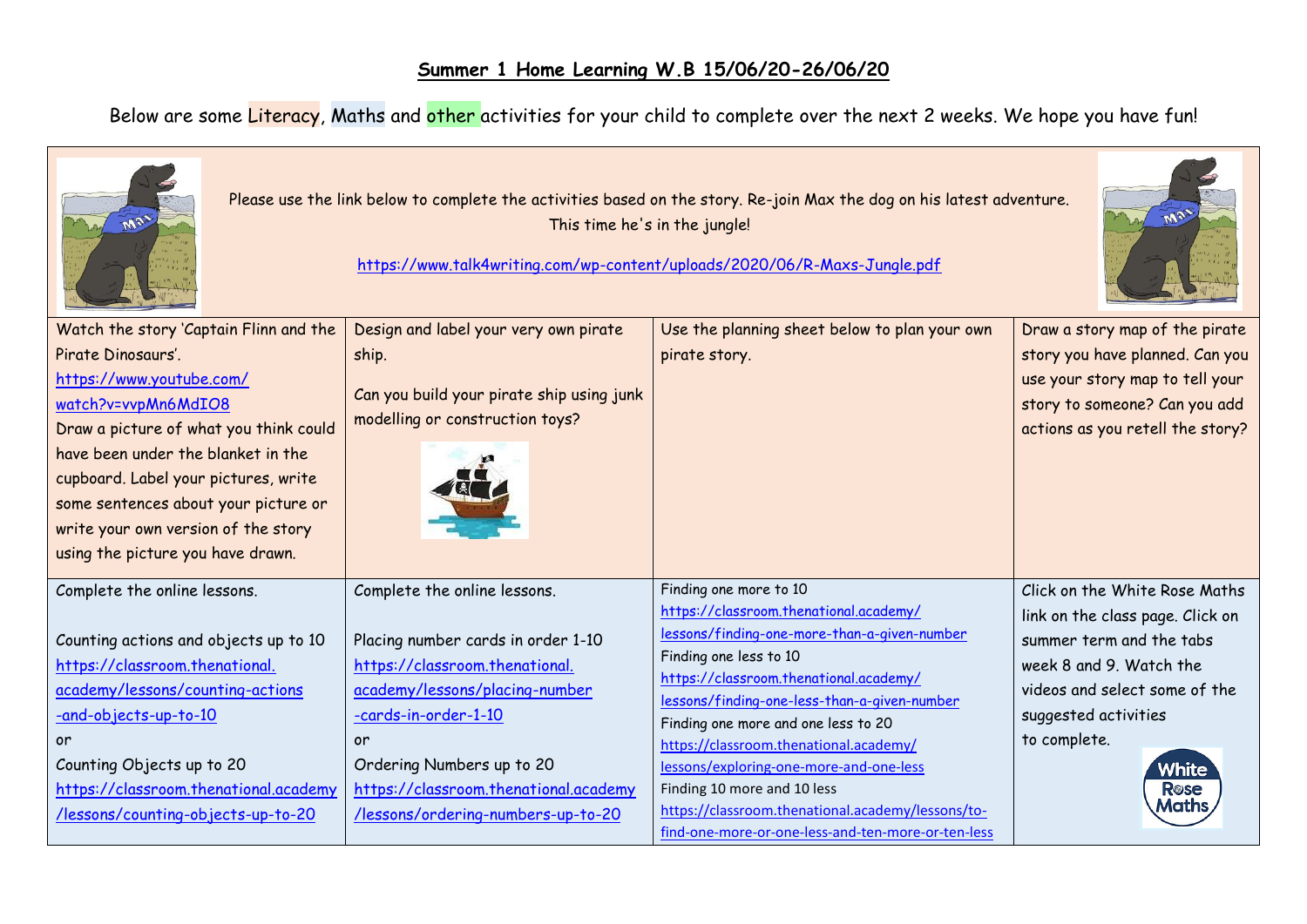| Pirate Role-play<br>Make a pirate den/ship dress up and<br>act out being a pirate.<br>I wonder what adventures you will<br>have?<br>Friday challenge 26.06.20                                                                                                                      | Make a set of pirate puppets. Using<br>spoons/paper and sticks.<br>Have a puppet show and act out a story<br>using your puppets.                                                                                                                                                                                                                                | Go on a texture hunt. Can you talk about and<br>describe what you find?<br>Can you find something<br>Soft<br><b>Spiky</b><br><b>Bumpy</b><br>Rough<br>Smooth<br>Furry                                                                                    | Your teddy is going on a pirate<br>adventure. He needs a water<br>proof to keep him dry as he<br>sails on the 7 seas.<br>Experiment and find out what<br>the best material is to keep<br>your teddy dry. |
|------------------------------------------------------------------------------------------------------------------------------------------------------------------------------------------------------------------------------------------------------------------------------------|-----------------------------------------------------------------------------------------------------------------------------------------------------------------------------------------------------------------------------------------------------------------------------------------------------------------------------------------------------------------|----------------------------------------------------------------------------------------------------------------------------------------------------------------------------------------------------------------------------------------------------------|----------------------------------------------------------------------------------------------------------------------------------------------------------------------------------------------------------|
| Look at the 'imagine you're an<br>aeroplane poster'. Practise being an<br>aeroplane and making 2m.<br>Talk about the 2M distance. What<br>other things can you find that are 2m<br>long or tall. How can you measure it?<br>What different ways can you measure<br>2m <sub>2</sub> | Look at the monster poster below. The<br>poster can also be found here:<br>http://elisegravel.com/en/blog/i-like-<br>my-monsters/<br>Talk through and answer the questions<br>below.<br>Complete activity 7. Draw yourself as a<br>monster how can you show your<br>qualities on the drawing - things you<br>value about yourself?<br>Friday challenge 19.06.20 | Make your own playdough using the link/recipe<br>below<br>https://www.bbcgoodfood.com/<br>howto/quide/playdough-recipe<br>Use it to have a dough disco. Use your own<br>music or use the link below:<br>https://www.youtube.com/watch?v=3K-<br>CQr.jIOuY | Make a pirate treasure chest.<br>Think about what items you<br>might put in.                                                                                                                             |

Thank you for your support.

The Reception Team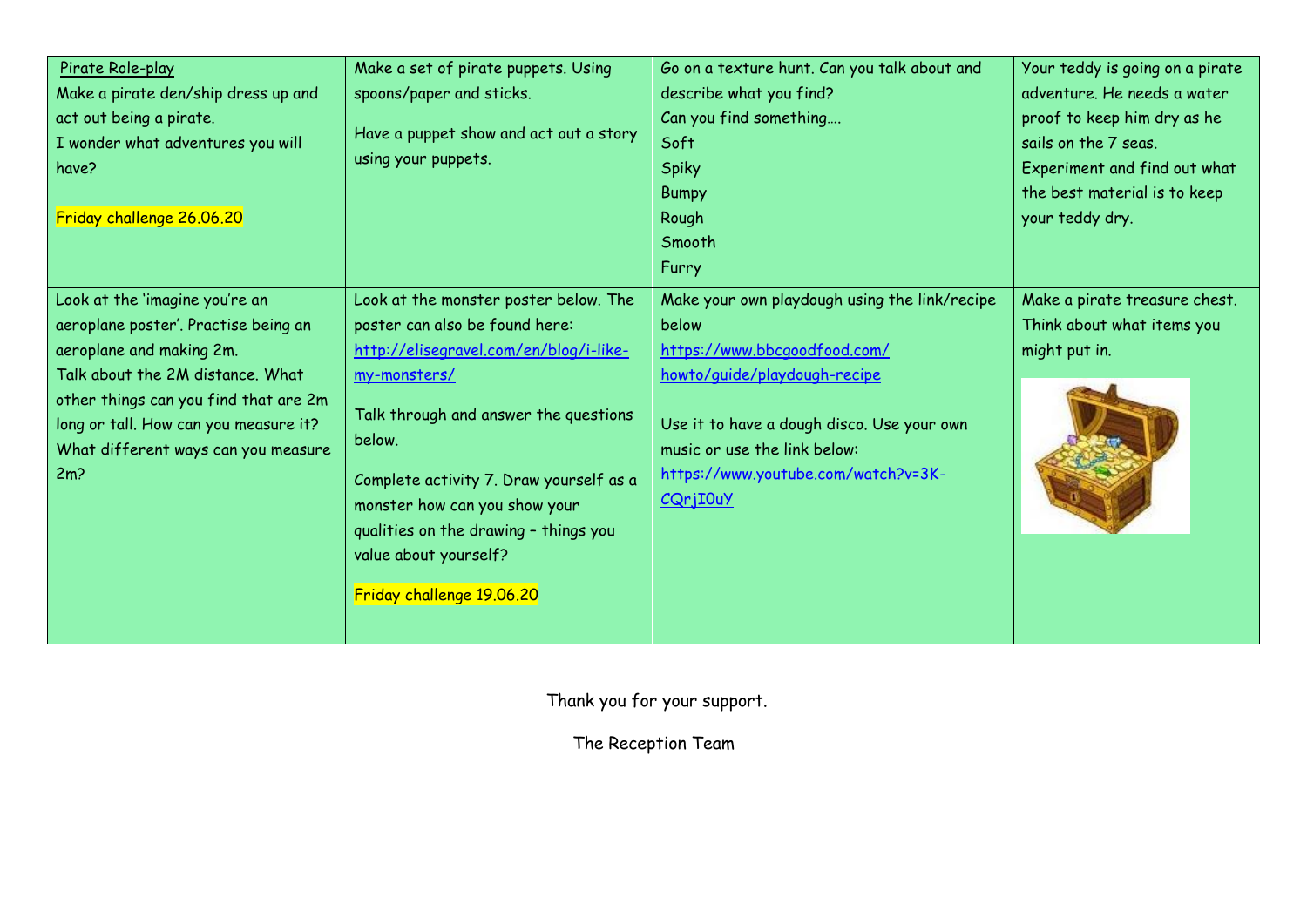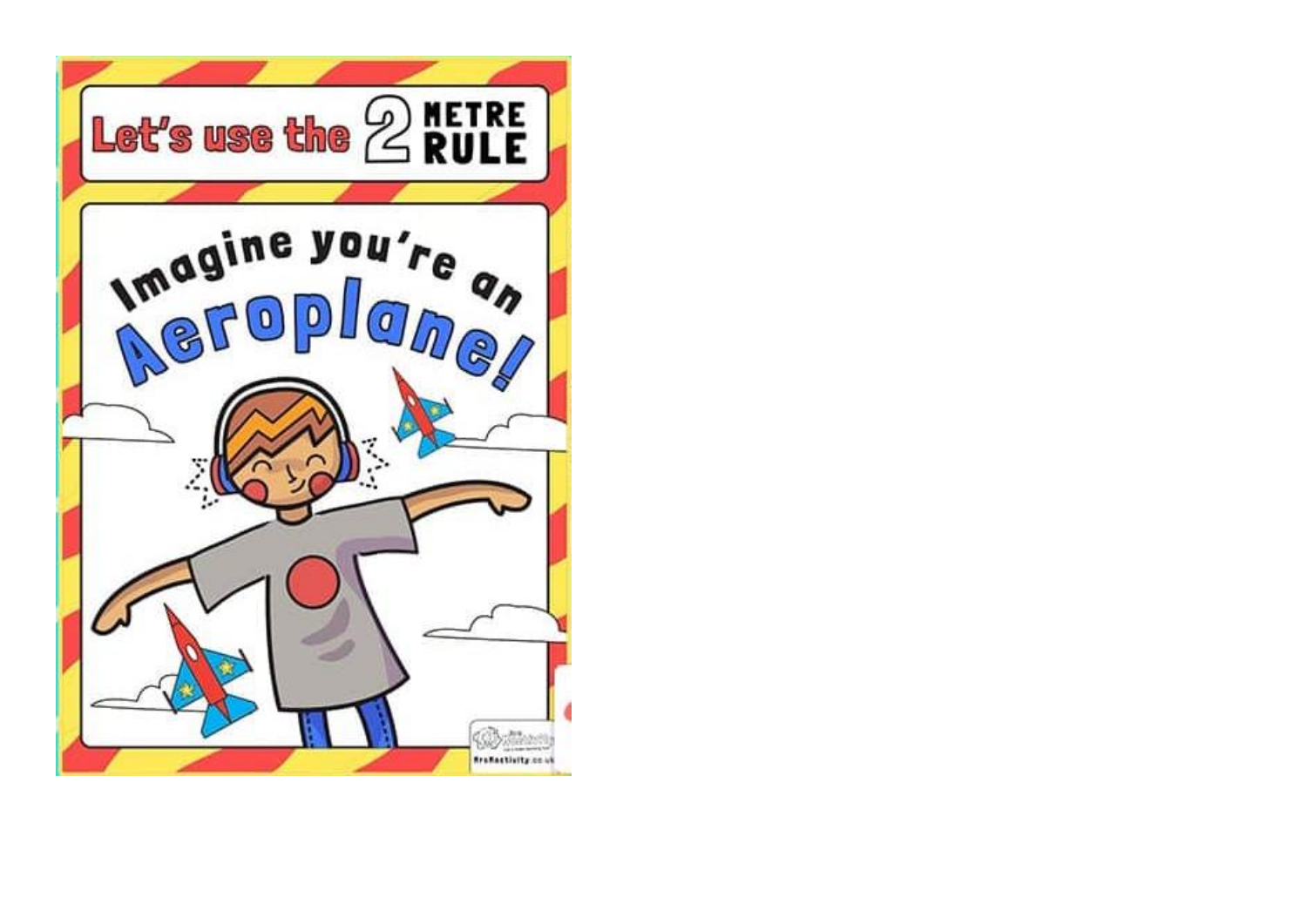## I LIKE MY MONSTERS LIKE I LIKE MY  $\sqrt{2}$

OF ALL SHAPES



OF ALL COLORS



 $\bullet$ 

AND SPECIAL EACH IN THEIR OWN WAY.



Activity:

[1] Look at all the monsters on the poster. Which do you think is most like you? Why?

[2] What can you tell about the monsters by looking at them?

[3] Which monsters have things that are the same as each other?

[4] Can you choose 3 monsters and talk about all the things that are different from each other?

[5] How can you tell which is the kindest monster? How do you know if someone is kind?

[6] Each of the monsters finds something really difficult… can you tell what each monster finds tricky? How could you find out? What might they need to help them with the thing they find hard?

[7] Draw yourself as a monster – what colours are you going to choose and how can you show your qualities on the drawing  $$ things you value about yourself

[8] Do you know someone who finds something tricky? How do you help them? How could we help them more? What do they need? [9] What do you need to help you with hard things? Can you write about it or draw it?

**ELISE GRAVEL**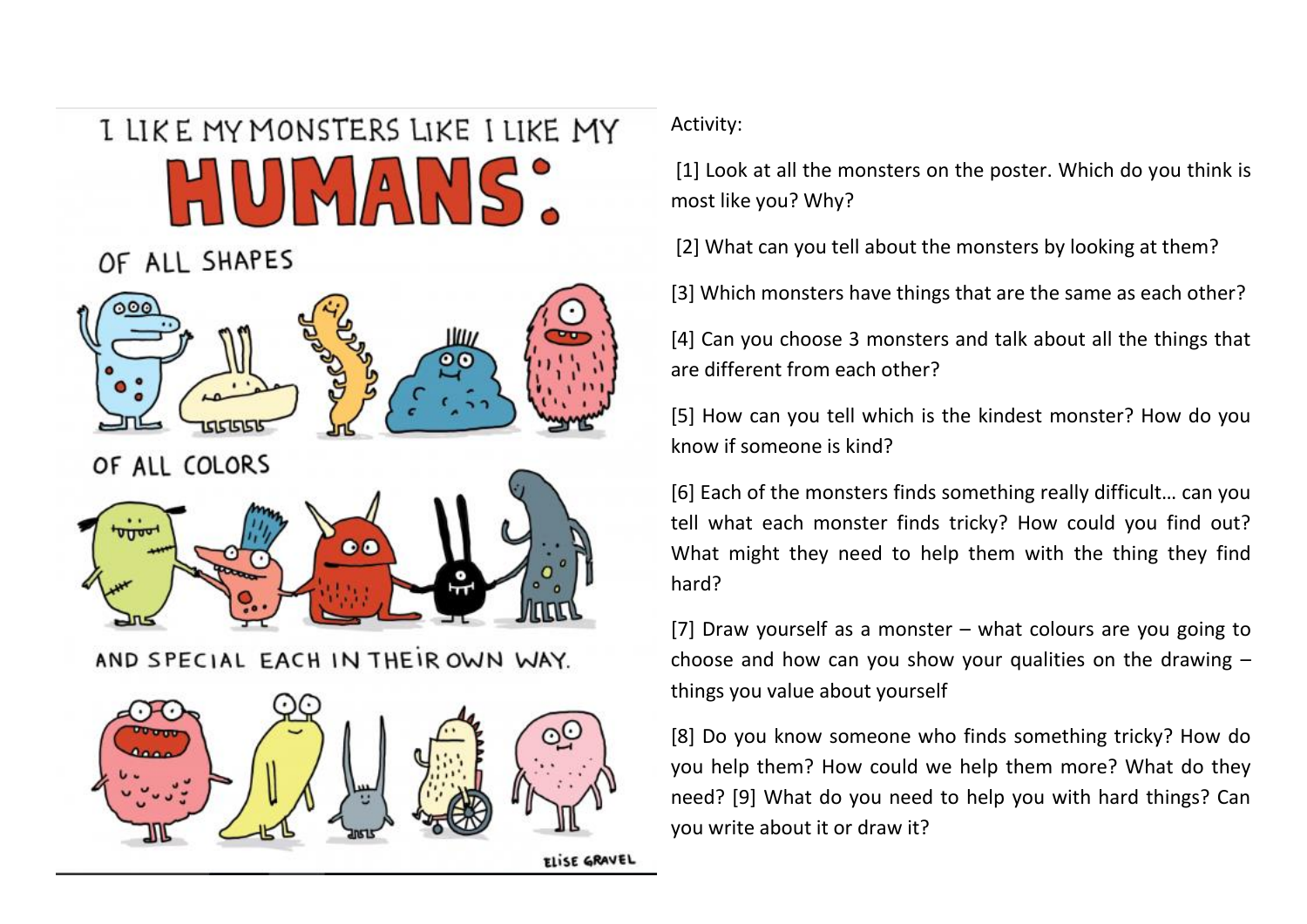

## Makes 1 coloured ball Prep 10 minutes

## You will need

- 8 tbsp plain flour
- 2 tbsp table salt
- 60ml warm water
- food colouring
- · 1 tbsp vegetable oil

## **Method**

1. Mix the flour and salt in a large bowl. In a separate bowl mix together the water, a few drops of food colouring and the oil.

2. Pour the coloured water into the flour mix and bring together with a spoon.

3. Dust a work surface with a little flour and turn out the dough. Knead together for a few minutes to form a smooth, pliable dough. If you want a more intense colour you can work in a few extra drops of food colouring.

4. Store in a plastic sandwich bag (squeeze out the air) in the fridge to keep it fresh. You can make a batch of colours and give away as kids' party bag favours or hold a playdough party for your child's next birthday.